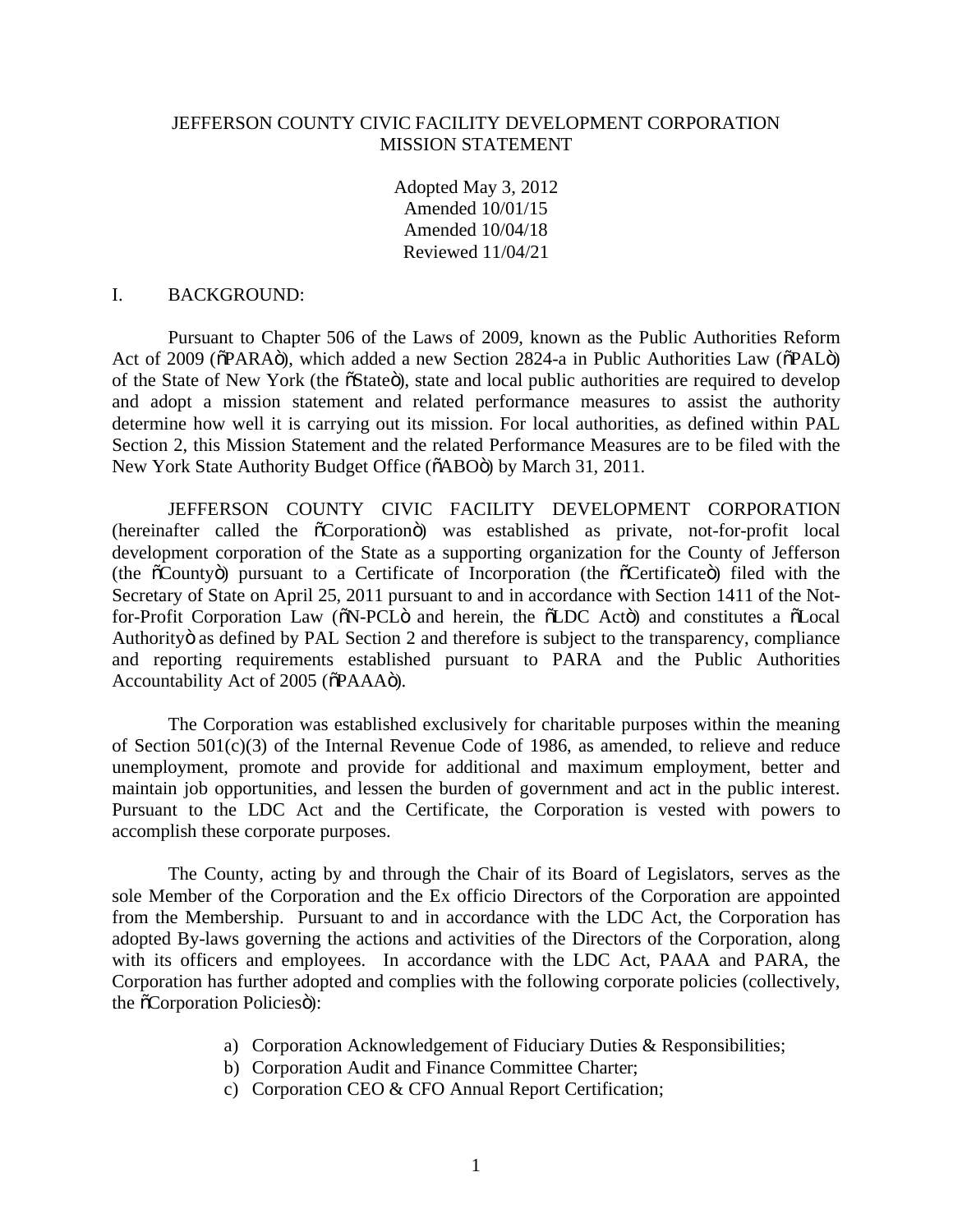- d) Corporation Certification of No Conflict of Interest & Jefferson County Financial Disclosure Form;
- e) Corporation Code of Ethics Policy;
- f) Corporation Compensation, Reimbursement and Attendance Policy;
- g) Corporation Defense and Indemnification Policy;
- h) Corporation Discretionary Funds Policy;
- i) Corporation Disposition of Real Property Guidelines;
- j) Corporation Equal Employment Opportunity Policy;
- k) Corporation Extension of Credit to Board Members and Officers;
- l) Corporation Governance Committee Charter;
- m) Corporation Independent Director Certification;
- n) Corporation Investment Policy with Internal Controls;
- o) Corporation Post Issuance Compliance Procedures;
- p) Corporation Procurement Policy;
- q) Corporation Real Property Acquisition Guidelines;
- r) Corporation Records Retention and Disposition Schedule MI-1;
- s) Corporation Travel Policy; and
- t) Corporation Whistleblower Policy.

In addition, as a public benefit corporation of the State, the Corporation is subject to and complies with applicable provisions of the Public Officers Law, including the Open Meetings Law ( $\delta$ OML $\ddot{o}$ ) and Freedom of Information Law ( $\delta$ FOIL $\ddot{o}$ ), along with the State Environmental Quality Review Act ( $\delta$ SEQRA $\ddot{\text{o}}$ ).

## II. CORPORATION MISSION STATEMENT

The Corporation was established pursuant to the LDC Act with purposes and powers as set forth within the Certificate, and the Corporation & Mission includes undertaking projects and programmatic initiatives in furtherance of and promote and provide initiatives to advance the job opportunities, health, general prosperity and economic welfare of the people of Jefferson County. In furtherance of the purposes and powers vested in the Corporation pursuant to the LDC Act, the Corporation shall undertake projects, programs and initiatives to achieve the purposes as set forth within the LDC Act. In addition, and in doing so, the Corporation shall adhere to its adopted policies and applicable statutory requirements, including PAAA, PARA, OML, FOIL, and SEQRA.

The Corporation<sub> $\circ$ </sub> goals include continued compliance with current obligations and responsibilities associated with ongoing projects and programs, in addition to identifying new projects and programs that will achieve the Corporation's purposes and Mission. In furtherance of these stated goals, the Corporation will endeavor to comply with all applicable provisions of the Act, PAAA and PARA. With these stated goals established, the Corporation ts values are to maintain the highest ethical standards applicable to public officials and local authorities.